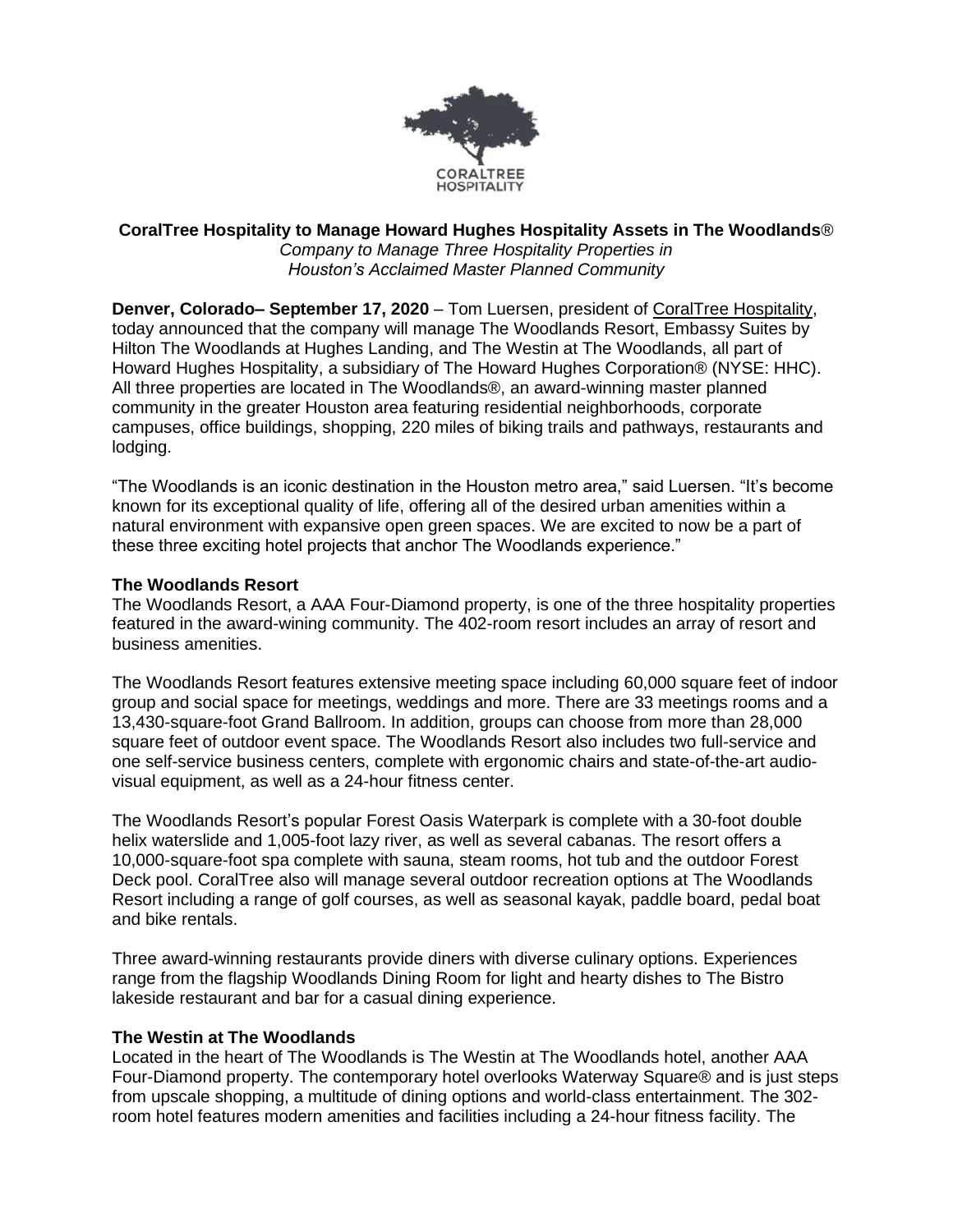Westin In-Room Spa with Zeel Spa offers guests in-room massage. The Westin also offers an outdoor infinity pool, cabanas and firepit.

More than 28,000 square feet of versatile meeting and event space over 16 meeting rooms is available at The Westin. There are also 11 breakout rooms for smaller gatherings, meeting breaks and more.

The Westin at The Woodland also features Sorriso Modern Italian Kitchen and Como Social Club Poolside Terrace + Bar.

# **Embassy Suites by Hilton The Woodlands at Hughes Landing**®

The third property that CoralTree Hospitality will manage is the award-winning Embassy Suites by Hilton The Woodlands at Hughes Landing. The property is one of the highest performing of all 242 Embassy Suites worldwide, ranked No. 2 in overall experience in 2020.

With 205 guest rooms, The Embassy Suites provides easy access to all of the live music, food, shopping, arts and boat rentals available at Hughes Landing, an award-winning 79-acre, mixeduse development overlooking Lake Woodlands. The lakeside hotel features a business center, fitness facility, an outdoor infinity pool and 3,000 square feet of group and event space. The hotel also offers classic guest services that Embassy Suites is known for – a complimentary evening reception and free, made-to-order breakfast.

"In The Woodlands, we offer a variety of hotel experiences targeted toward leisure, business and group travelers," said Scott Spann, vice president of Howard Hughes Hospitality. "The team at CoralTree has years of experience successfully growing these key business segments. This, combined with the company's operational expertise, made them a great choice to manage these distinctive assets."

### **About CoralTree Hospitality Group**

Launched in December 2018, CoralTree Hospitality Group is a wholly-owned subsidiary of Los Angeles based Lowe, a real estate investment, management and development firm. Coloradobased CoralTree delivers distinctive, memorable experiences that celebrate the surroundings, culture and community of each property. CoralTree was named among the top 20 hotel management companies in the U.S. after only one year of operation by Hotel Business magazine. The company provides hospitality and asset management services to 19 hotels and resorts in the United States and Mexico. The collection includes independent, branded and softbranded properties such as Terranea Resort on the Southern California coast, Vivo Resorts in Mexico, Hotel Lincoln in Chicago, Hotel Vitale in San Francisco and Ptarmigan Inn in Steamboat Springs, Colo. The company also is overseeing the creation of The Eddy Hotel in Golden, Colo. which is scheduled to open in 2021. For more information on CoralTree, visit [www.CoralTreeHospitality.com.](http://www.coraltreehospitality.com/)

## **About The Howard Hughes Corporation**®

The Howard Hughes Corporation owns, manages and develops commercial, residential and mixed-use real estate throughout the U.S. Its award-winning assets include the country's preeminent portfolio of master planned cities and communities, as well as operating properties and development opportunities including: the Seaport District in New York; Columbia, Maryland; The Woodlands®, The Woodlands Hills®, and Bridgeland® in the Greater Houston, Texas area; Summerlin®, Las Vegas; and Ward Village® in Honolulu, Hawaiʻi. The Howard Hughes Corporation's portfolio is strategically positioned to meet and accelerate development based on market demand, resulting in one of the strongest real estate platforms in the country. Dedicated to innovative placemaking, the company is recognized for its ongoing commitment to design excellence and to the cultural life of its communities. The Howard Hughes Corporation is traded